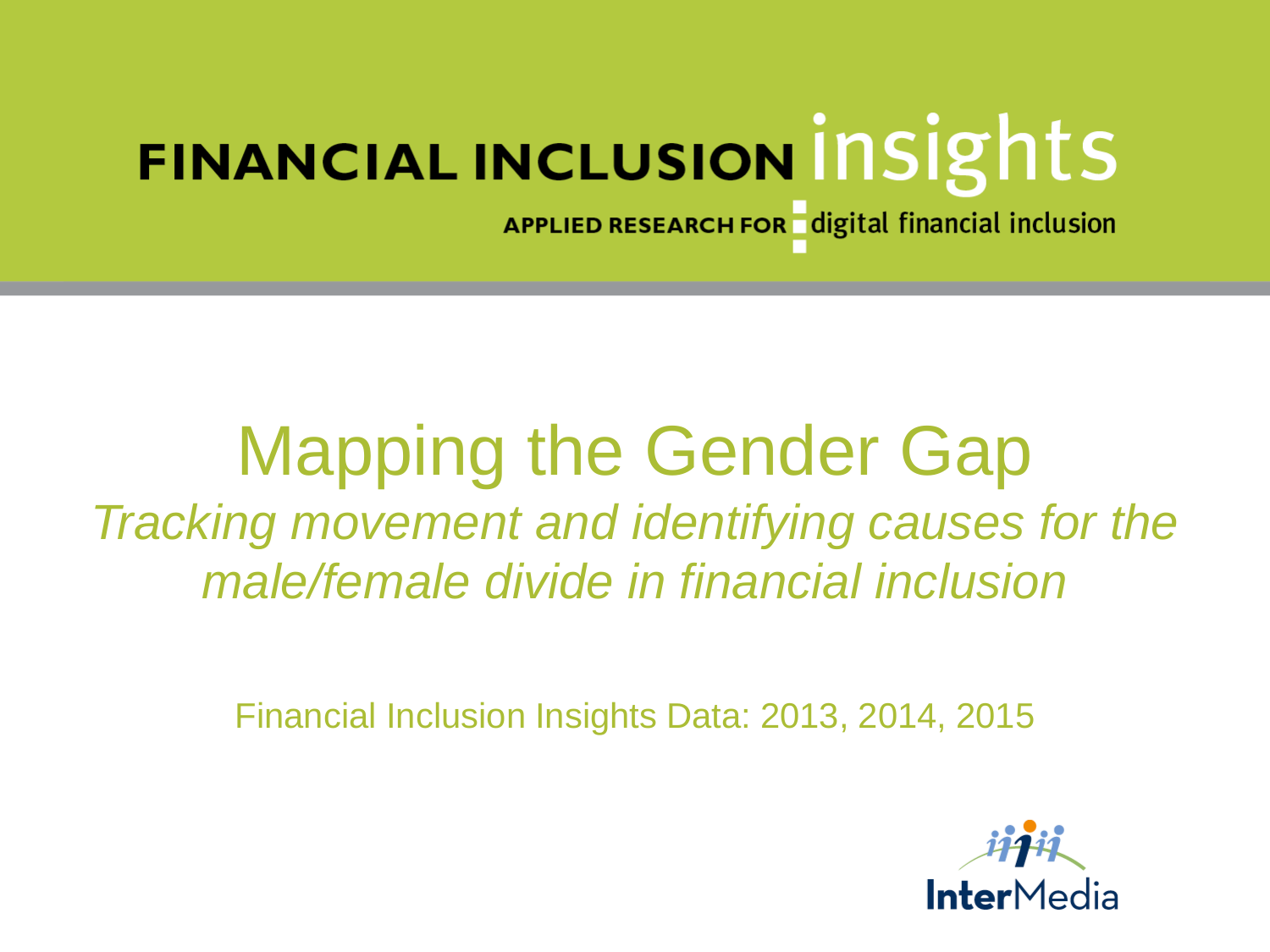

### **CONTEXT: THE GENDER GAP**

- **1. What it is: Difference between the % of men and women within certain key financial indicators or measures of interest.**
- **2. Why we track it: To assess whether the positive (or negative) impact of financial inclusion policies or initiatives differs by gender in the FII countries.**
- **3. How we track it: Looking at the delta between men and women within key indicators.**
- **4. What it reflects: The difference or lag in access, awareness or use of financial services between women and men, despite increasing financial inclusion overall in a population. This might be an indicative of different sets of barriers that women face as well as poor targeting of financial inclusion policies.**
- **5. Limitations: The gender gap can persist over time even though more women may become financially included. This may occur as the growth rate of women's financial inclusion is slower than that of men.**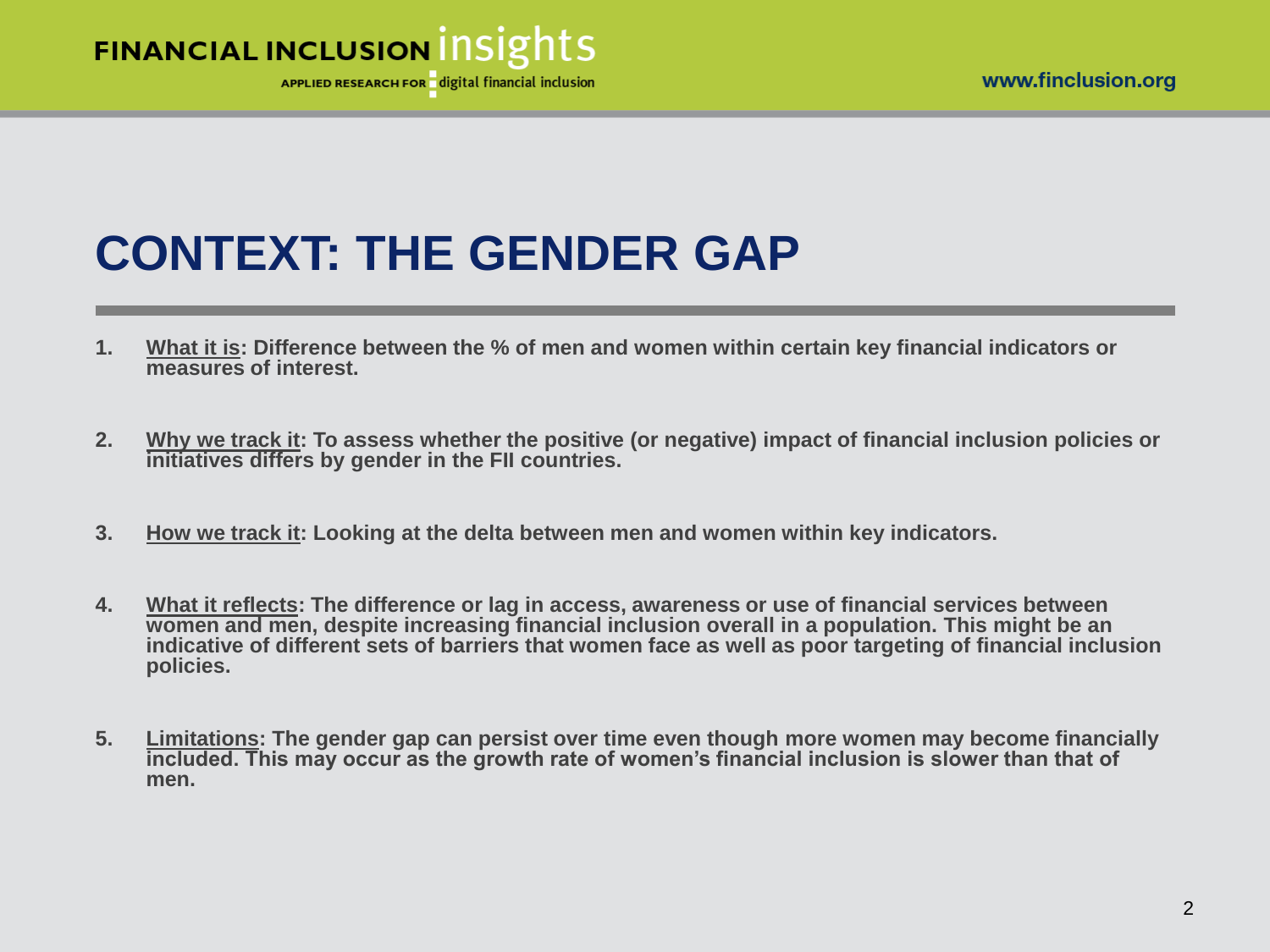

### **KEY POINTS**

- **1. The gender gap persists despite growing financial inclusion.**
- **2. Many women have the necessary skills and tools to be financially and digitally included.**
- **3. Phone ownership amongst women correlates highly with having a registered account.**
- **4. Awareness of mobile money is not meaningful amongst women i.e. it does not translate into use.**
- **5. Women are seasoned financial transactors and rely on informal services for their financial needs.**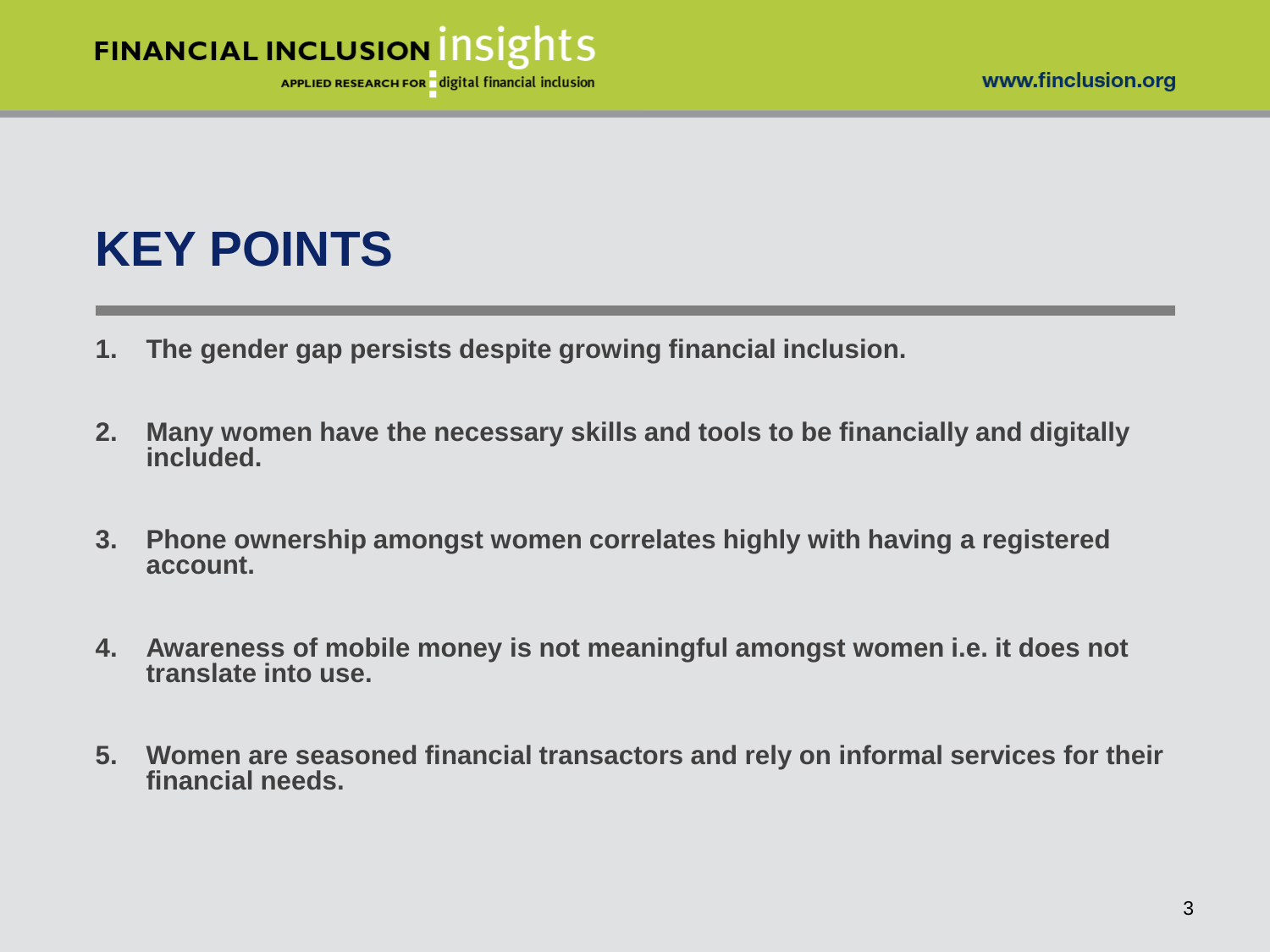APPLIED RESEARCH FOR digital financial inclusion

www.finclusion.org

#### **Financial inclusion is on the rise in 7 out of 8 FII countries**

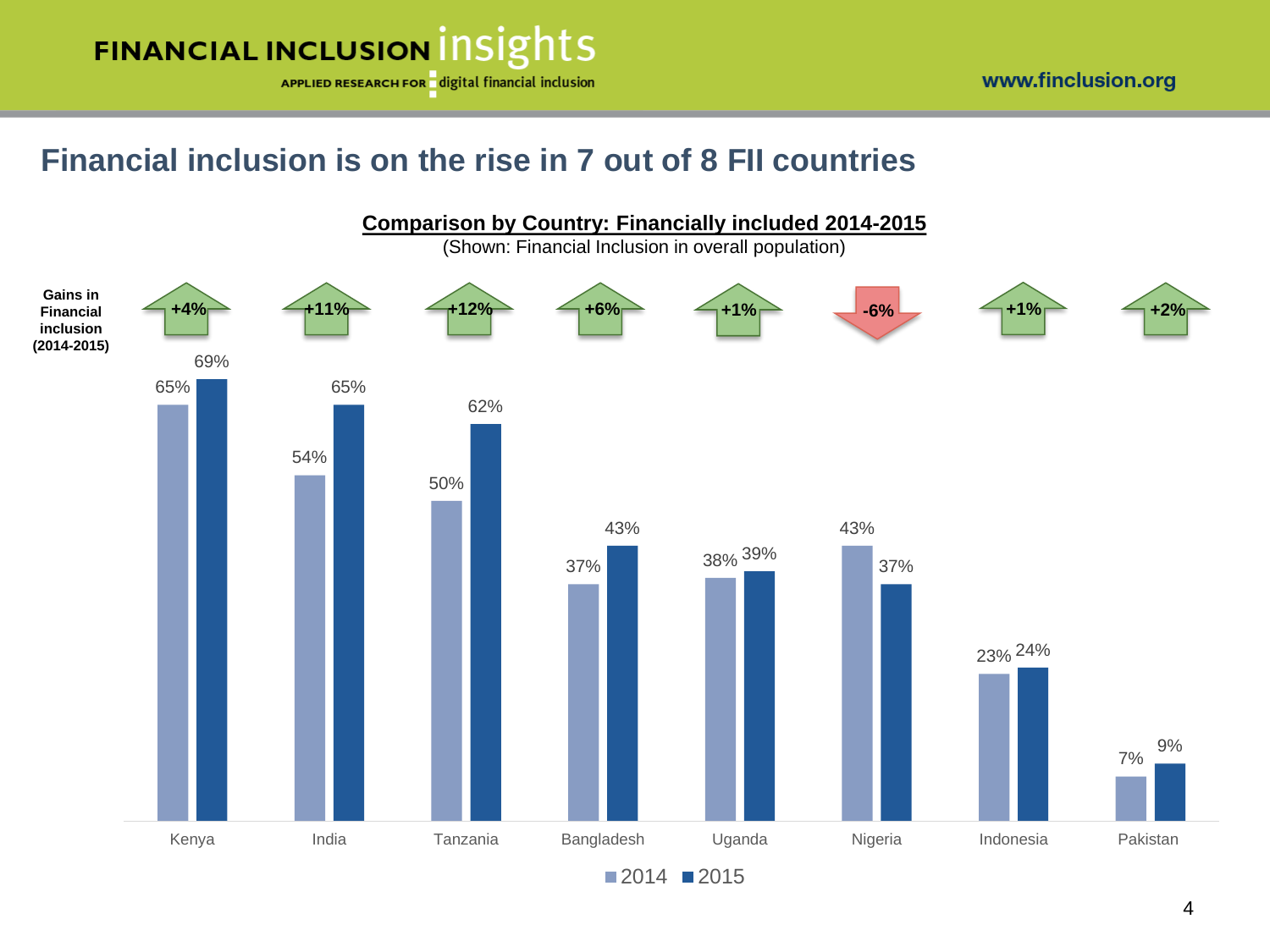APPLIED RESEARCH FOR digital financial inclusion

#### **Financial inclusion remains gendered, and the gap persists despite positive growth 2015: Gender Comparison by Country amongst Financially Included**

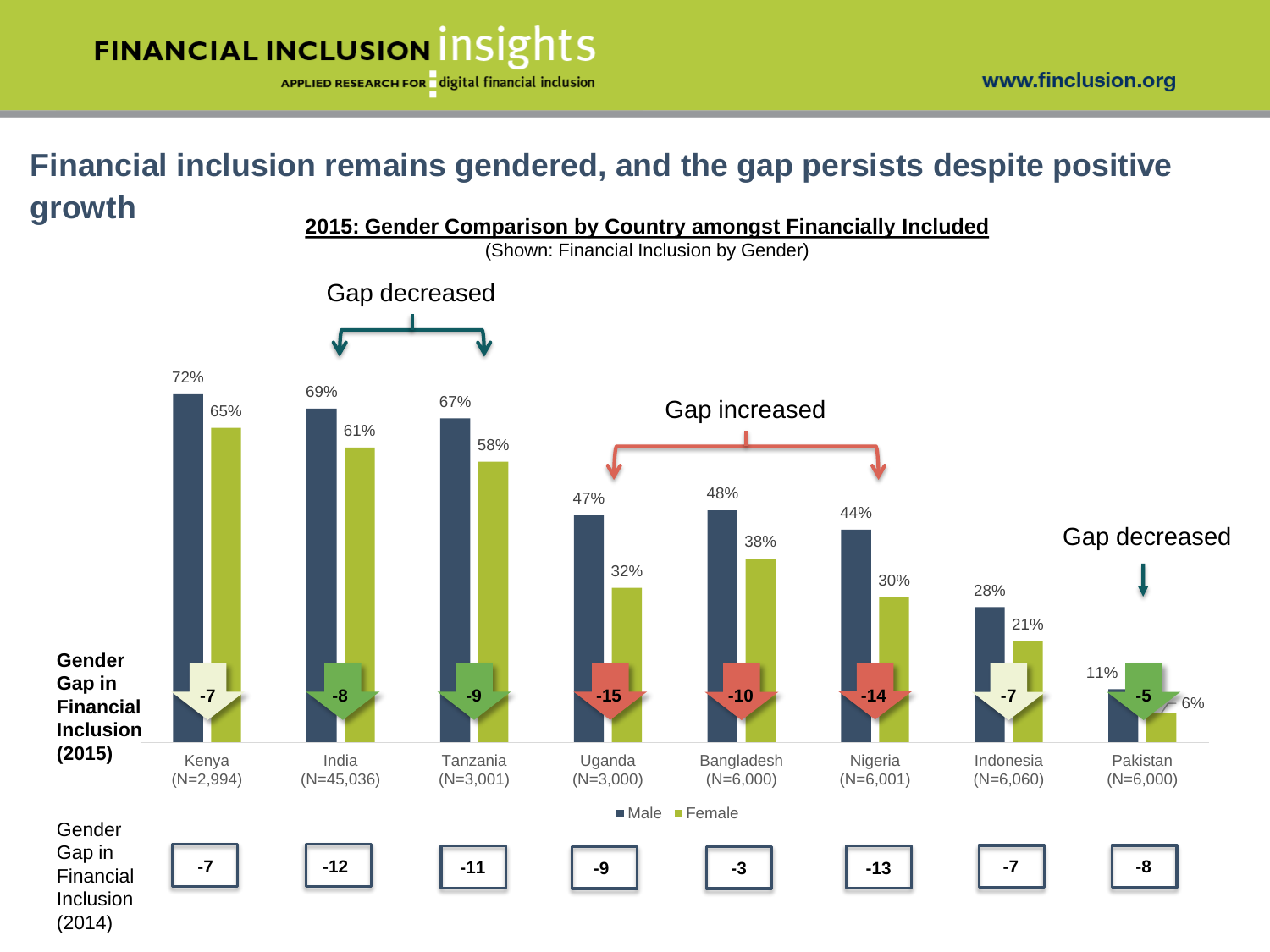APPLIED RESEARCH FOR digital financial inclusion

#### **Bank accountholders: The gender gap persists and sometimes widens as users progress to be active bank users**



■ Active Bank accounts Male ■ Active Bank accounts Female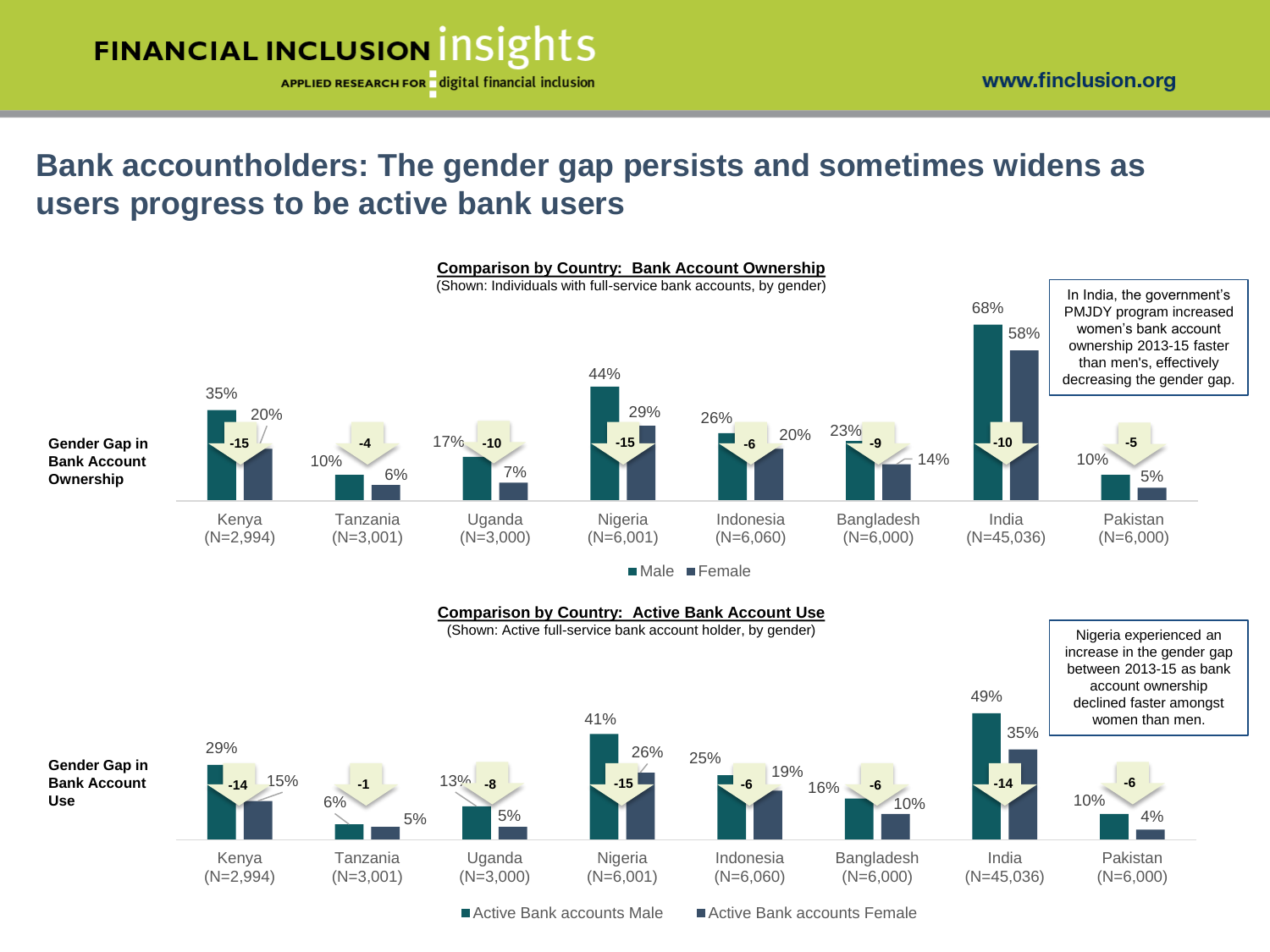APPLIED RESEARCH FOR digital financial inclusion

#### **Mobile money accountholders: The gender gap persists and sometimes widens as users progress to be active mobile money users**



Male Female

#### **Comparison by Country: Active Bank Account Use**

(Shown: Among mobile money account owners: Apart from today, when was the last time you conducted any financial activity with this mobile money service? Within 90 days responses.)

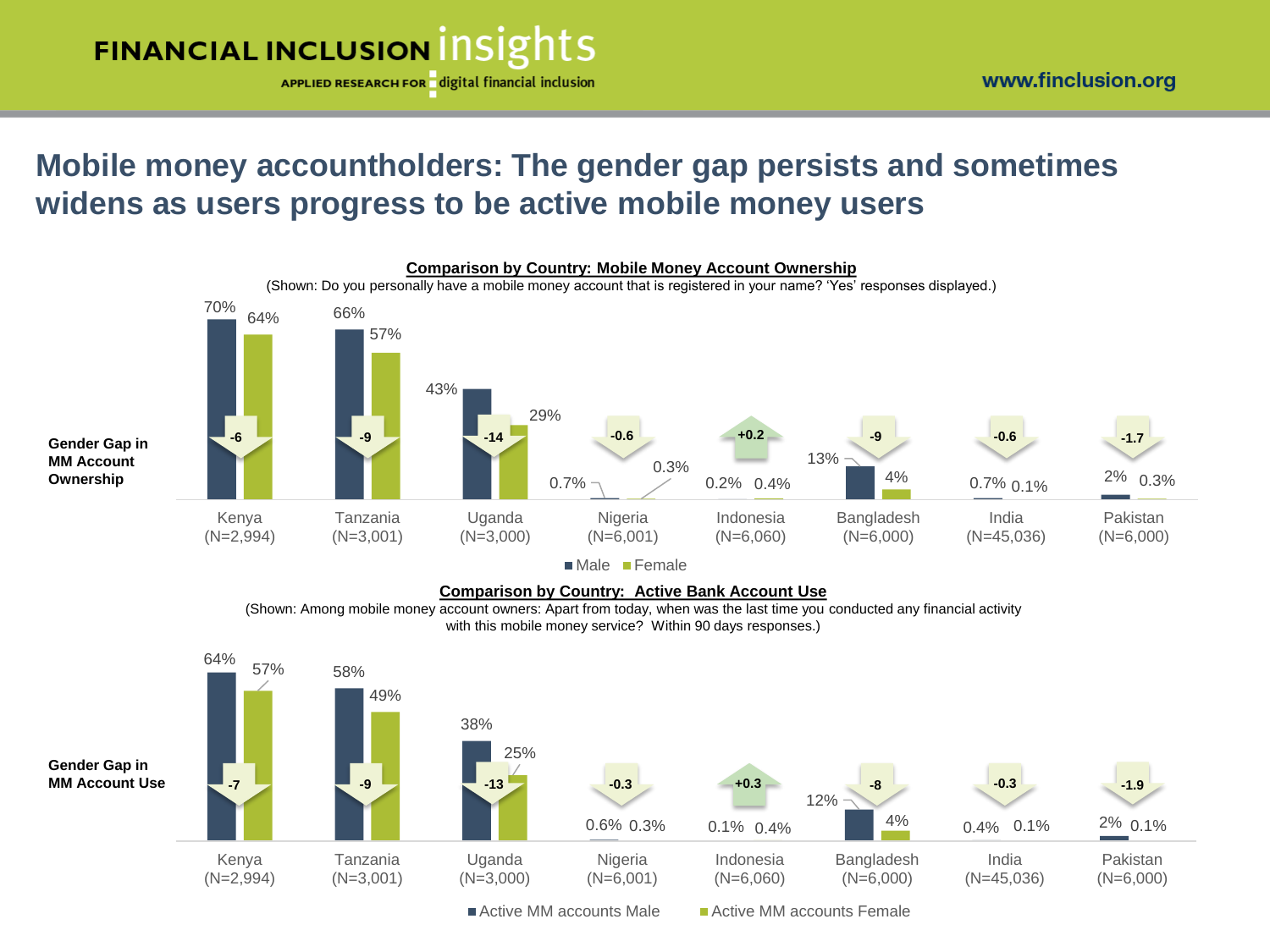#### **Literacy limitations and mobile phone ownership are key barriers to financial inclusion, especially in Asia**

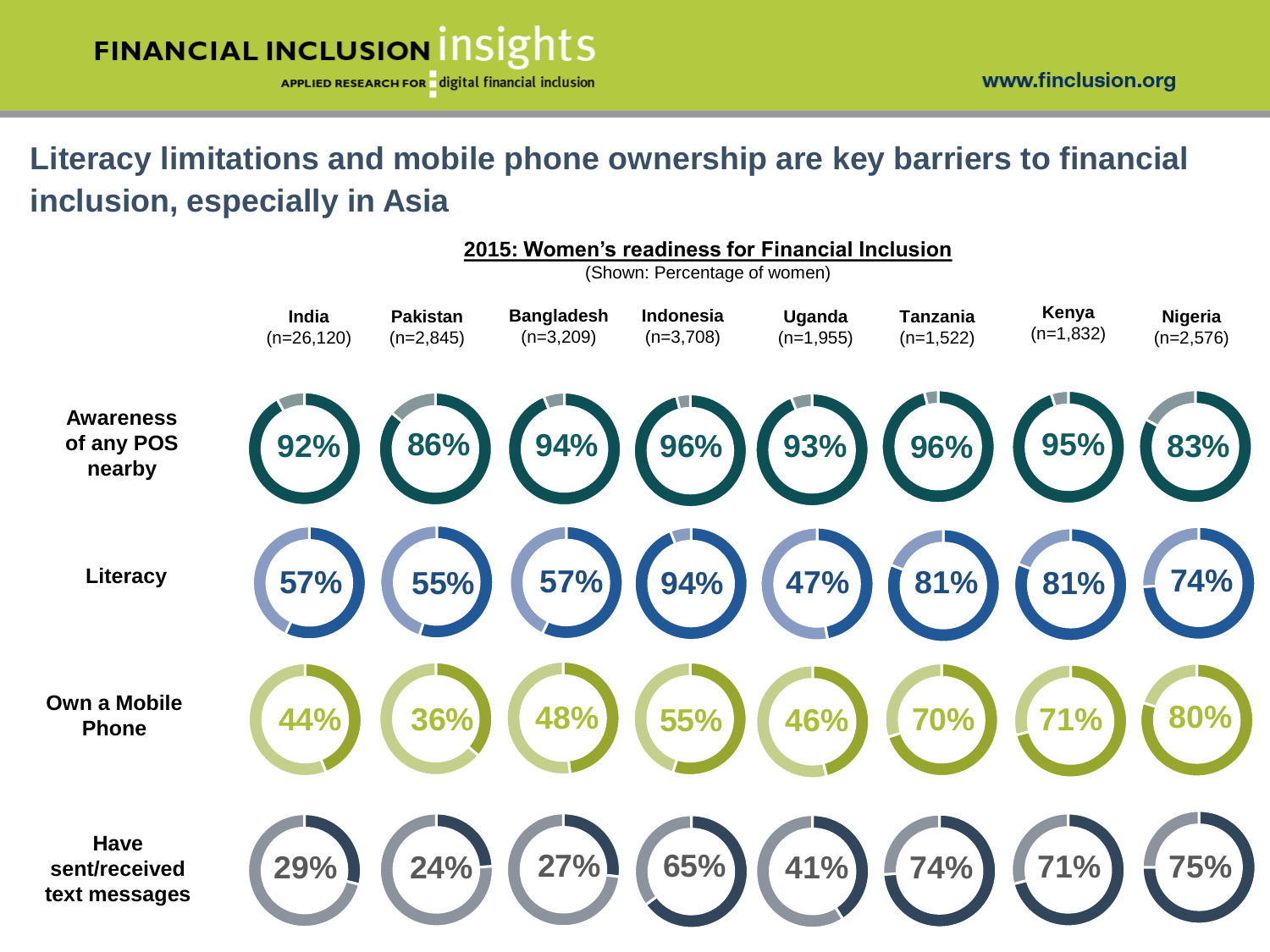#### **Due to low mobile ownership, digital inclusion gender gaps are almost as large as financial inclusion gaps**



Men Women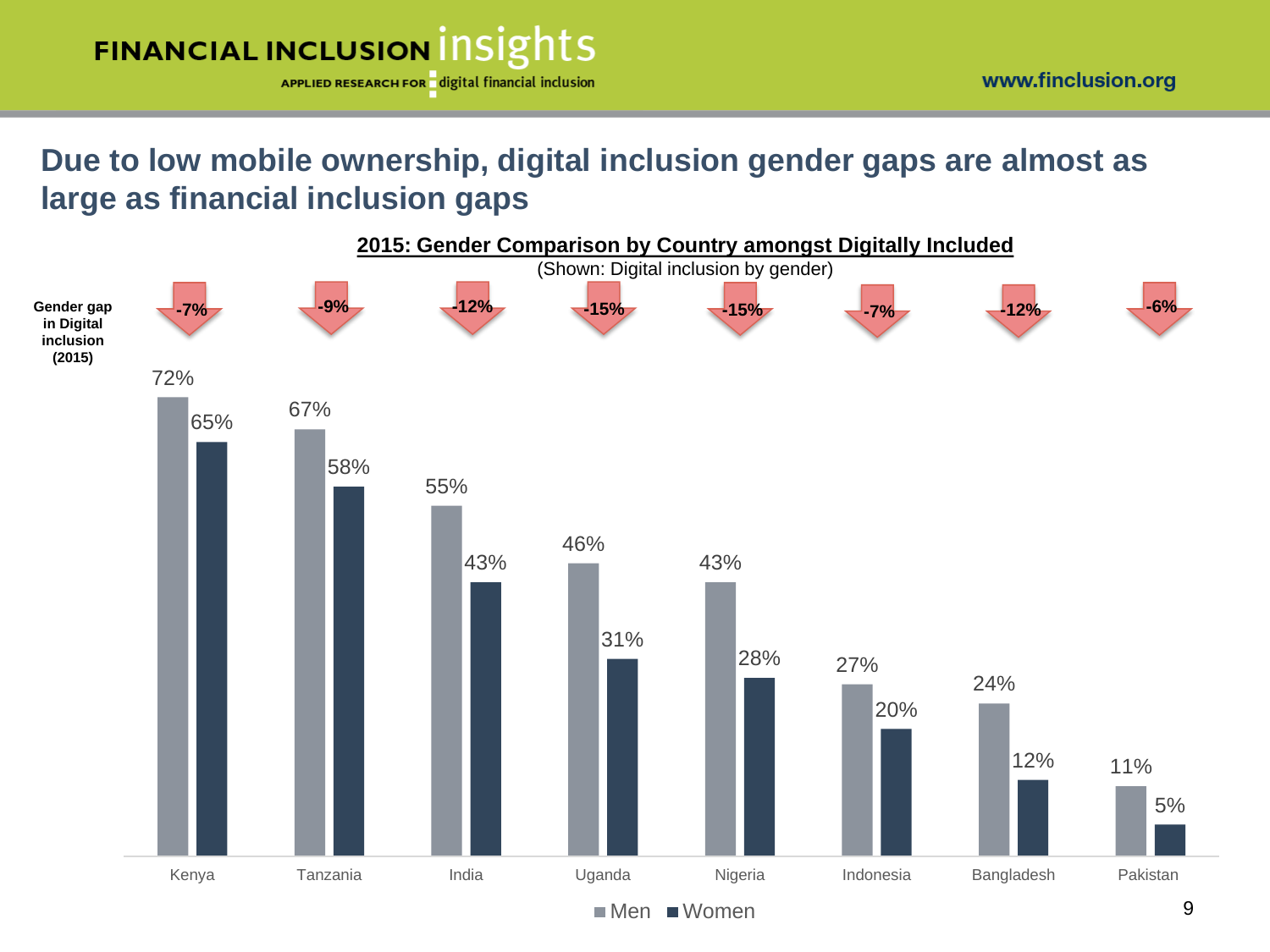Kenya (N=2,994)

Tanzania (N=3,001)

Uganda (N=3,000)

APPLIED RESEARCH FOR digital financial inclusion

India (N=45,036)

Pakistan (N=6,000)

#### **Phone ownership is key to driving women's financial and digital inclusion, especially in East African countries**

**2015: Comparison by Country: Financial inclusion and Digital inclusion** 



Nigeria (N=6,001)

Indonesia (N=6,060) Bangladesh (N=6,000)

(Shown: subgroups of women who own and borrow mobile phone.)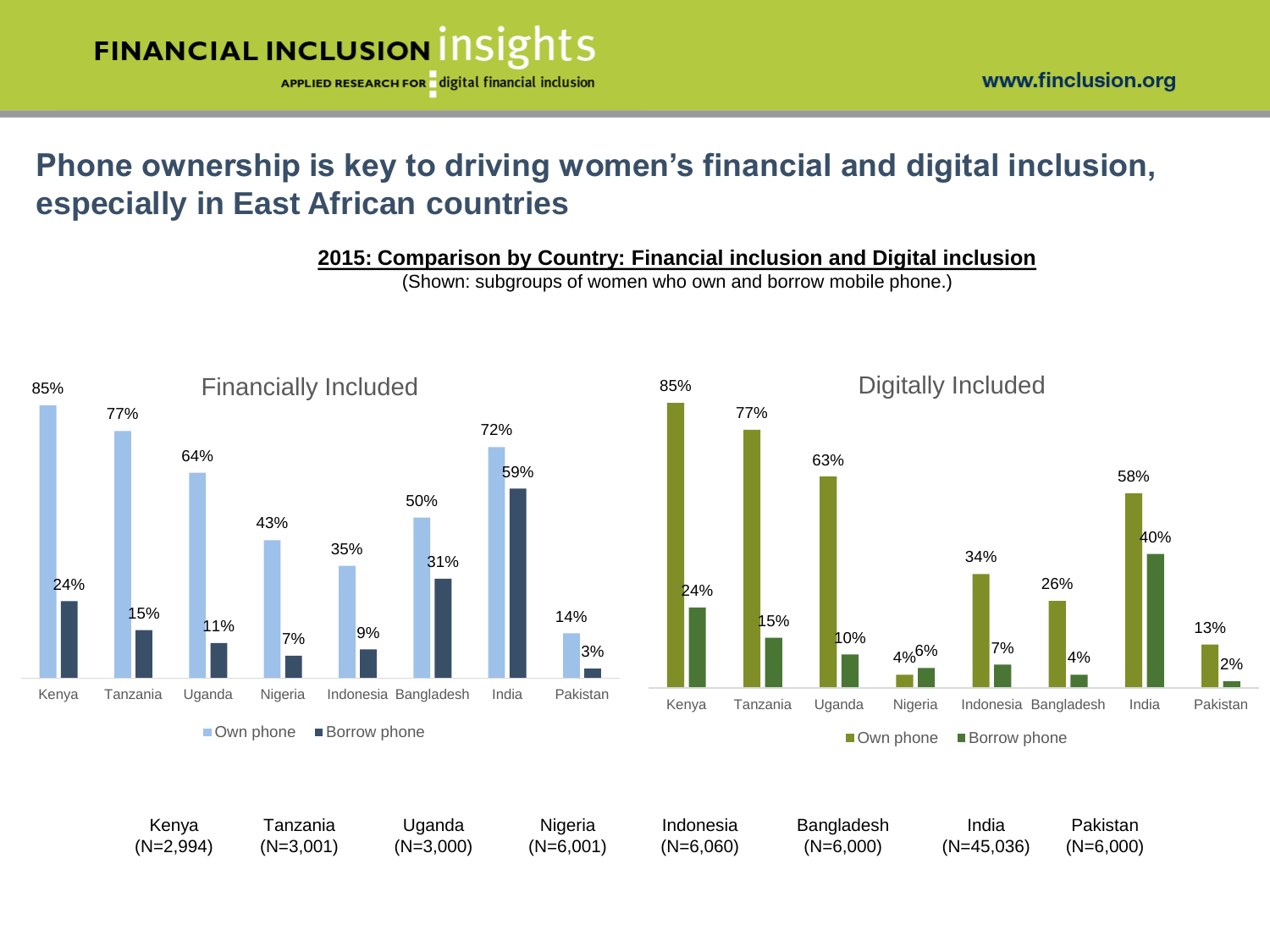APPLIED RESEARCH FOR digital financial inclusion

#### **Despite high awareness, having some form of ID and access to mobile phones, use of digital financial services amongst women is low**

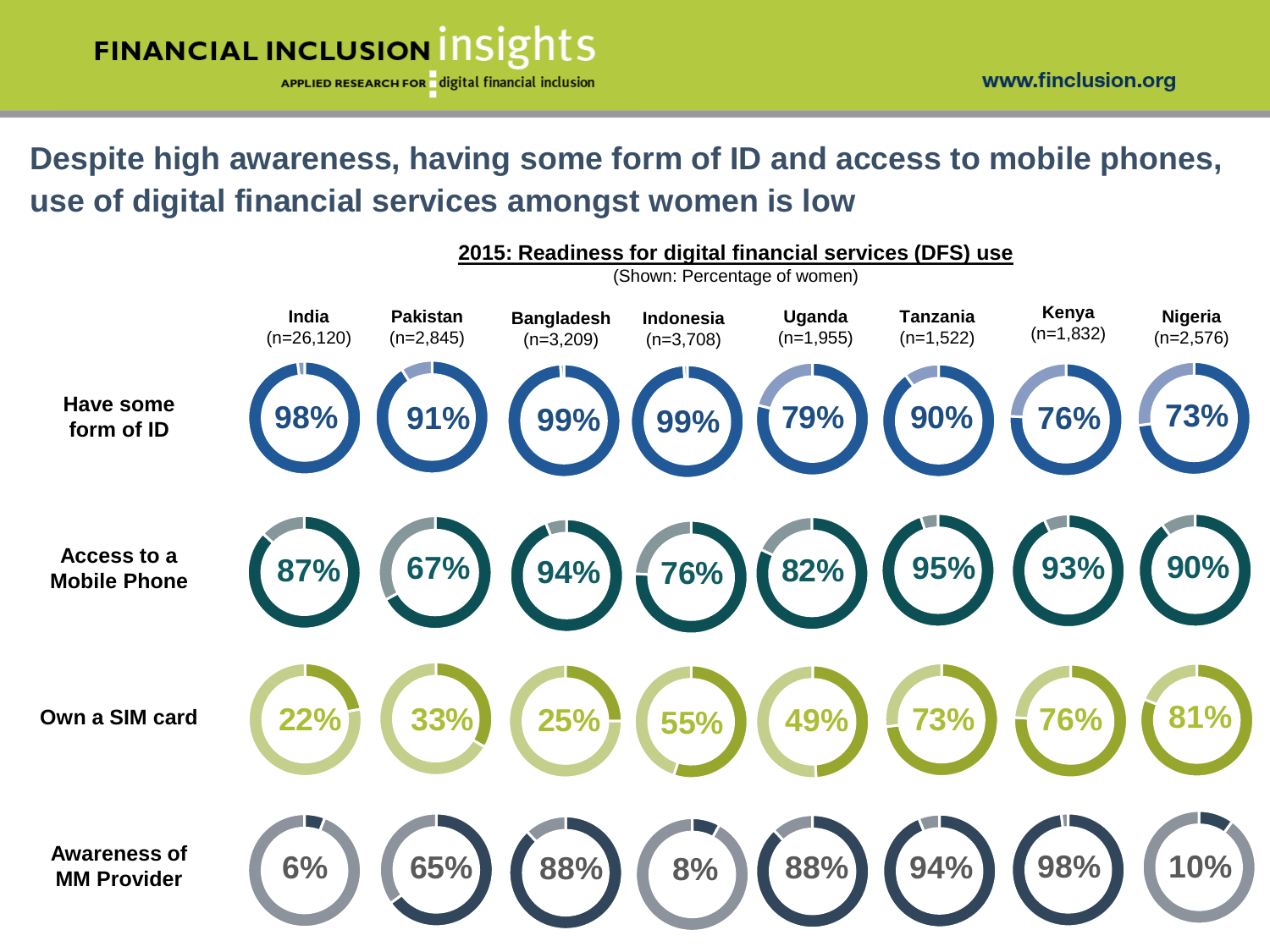#### **Key to financial inclusion is closing the gender gap on phone ownership; this gap is greatest in South Asia**



**2015: Comparison by Country: Mobile Phone Ownership.**

(Shown: Do you personally have a mobile phone? 'Yes' responses displayed.)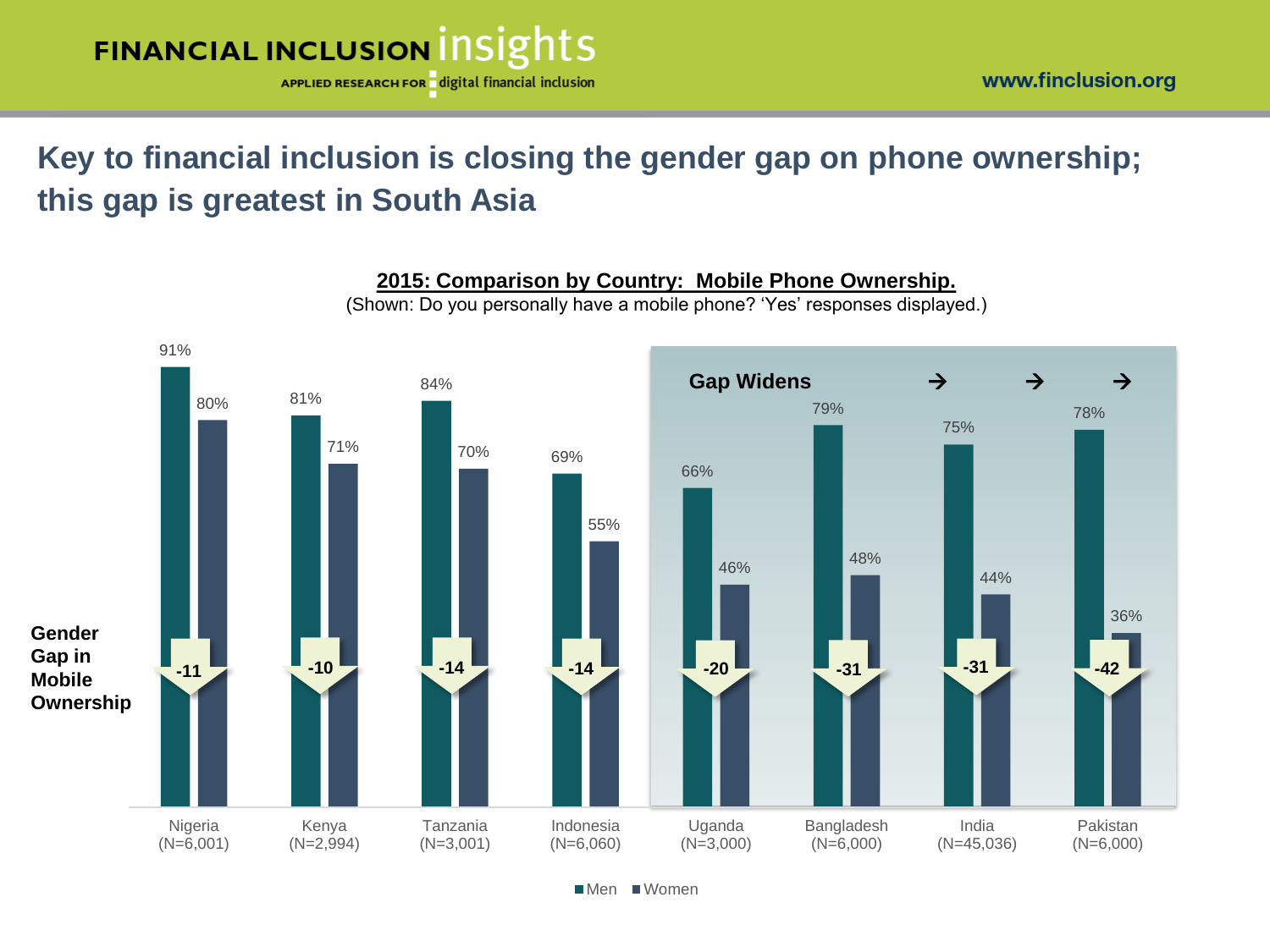APPLIED RESEARCH FOR digital financial inclusion

www.finclusion.org

**ASIA**

#### **Mobile ownership is on the rise for Indian and Bangladeshi women**







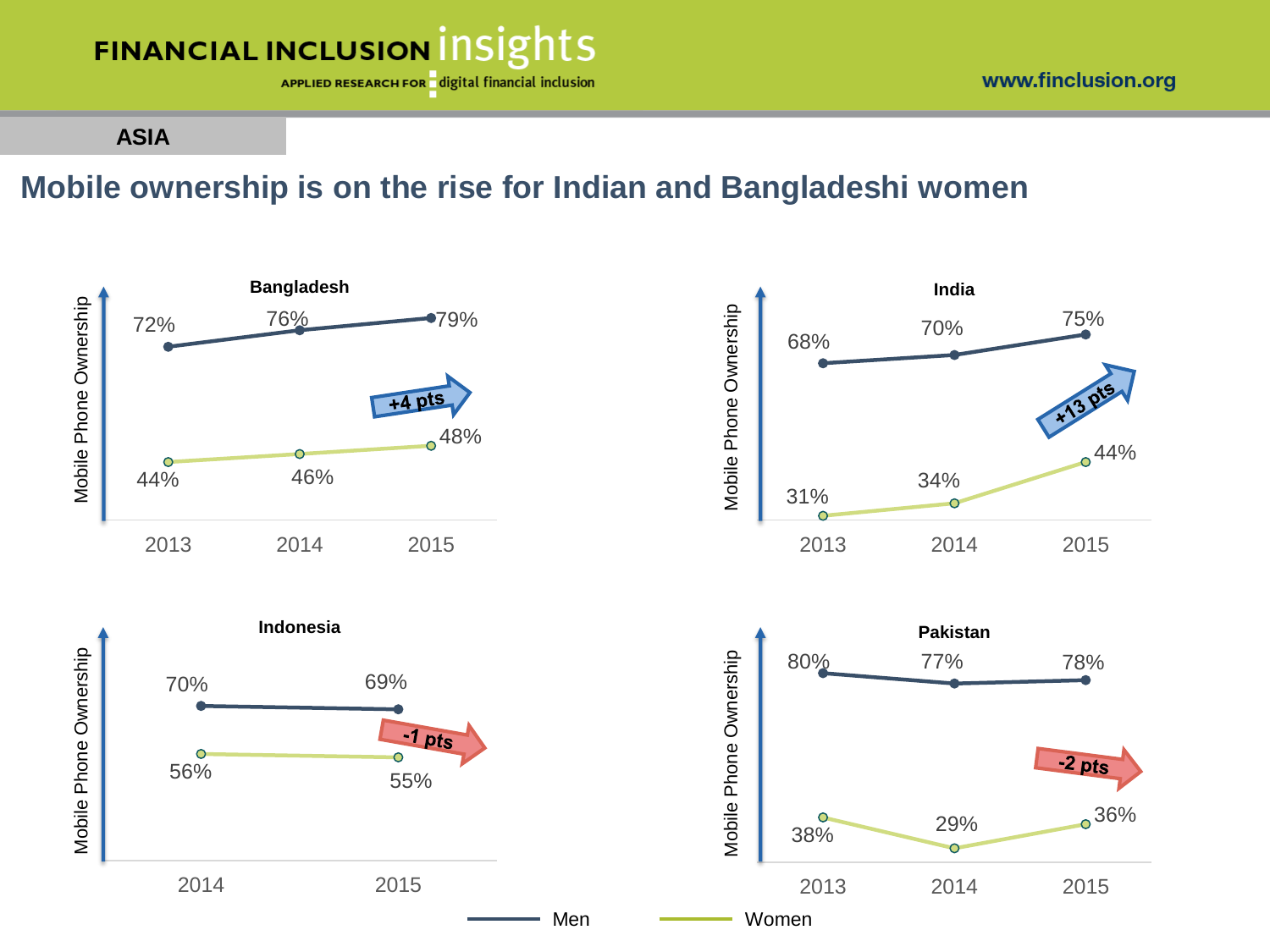APPLIED RESEARCH FOR digital financial inclusion

**AFRICA**

#### **Women are not acquiring mobile phones at the same rate as men, causing an enlarged gap in ownership**







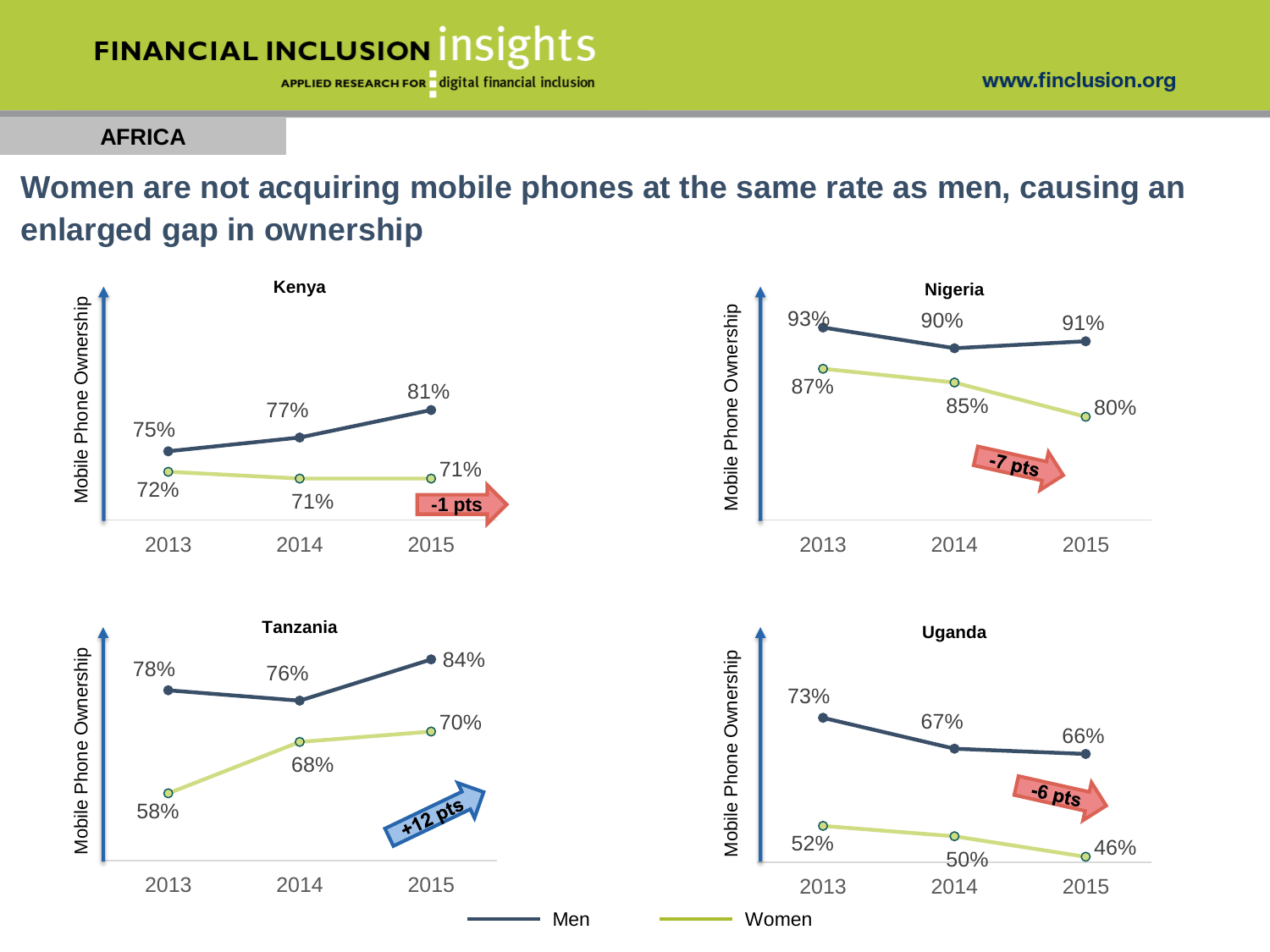

#### **Spousal approval limits a woman's ability to get her own phone**

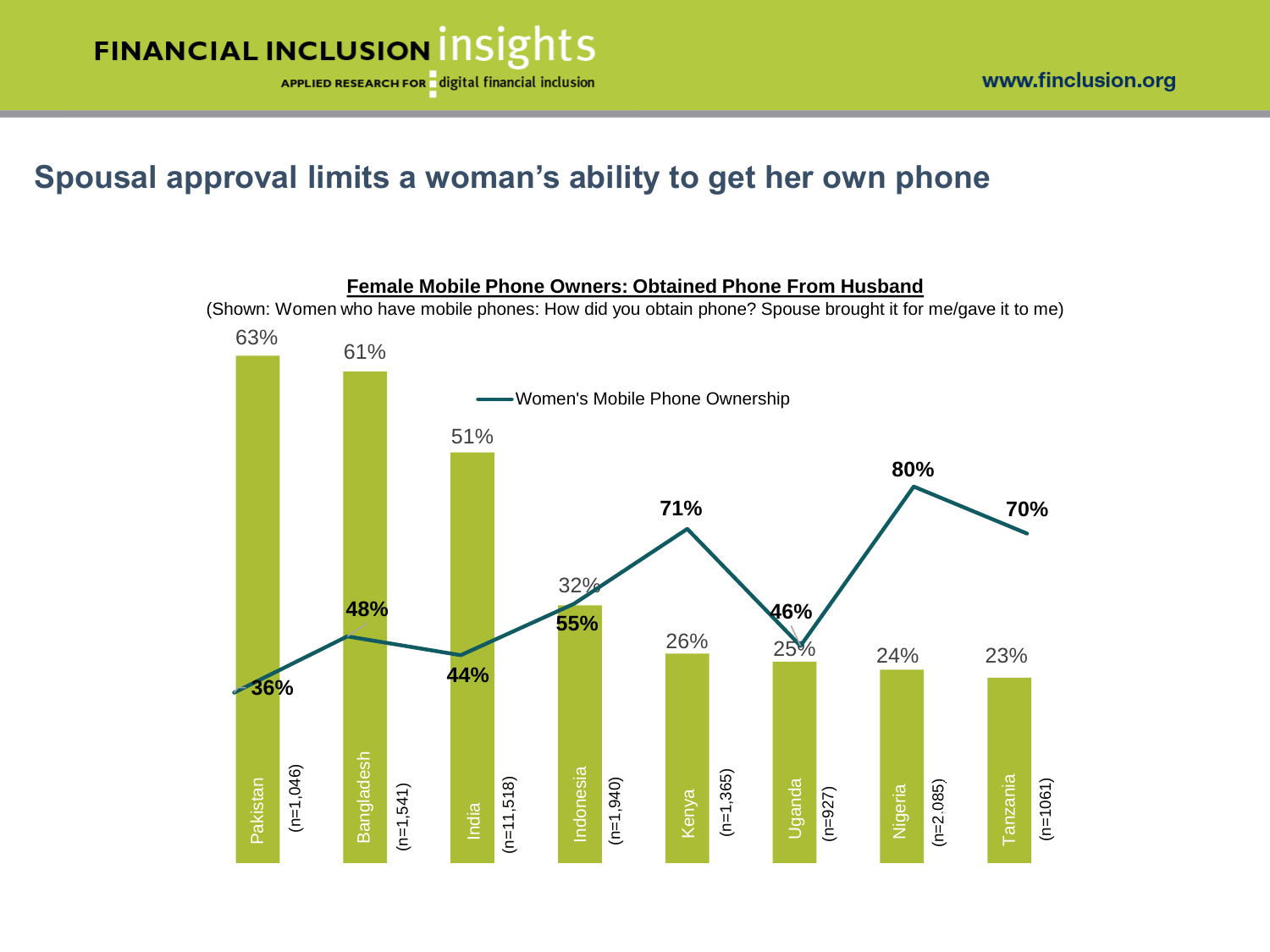#### **The mobile money awareness divide by gender is greater in Pakistan and Bangladesh, where usage also lags for women**

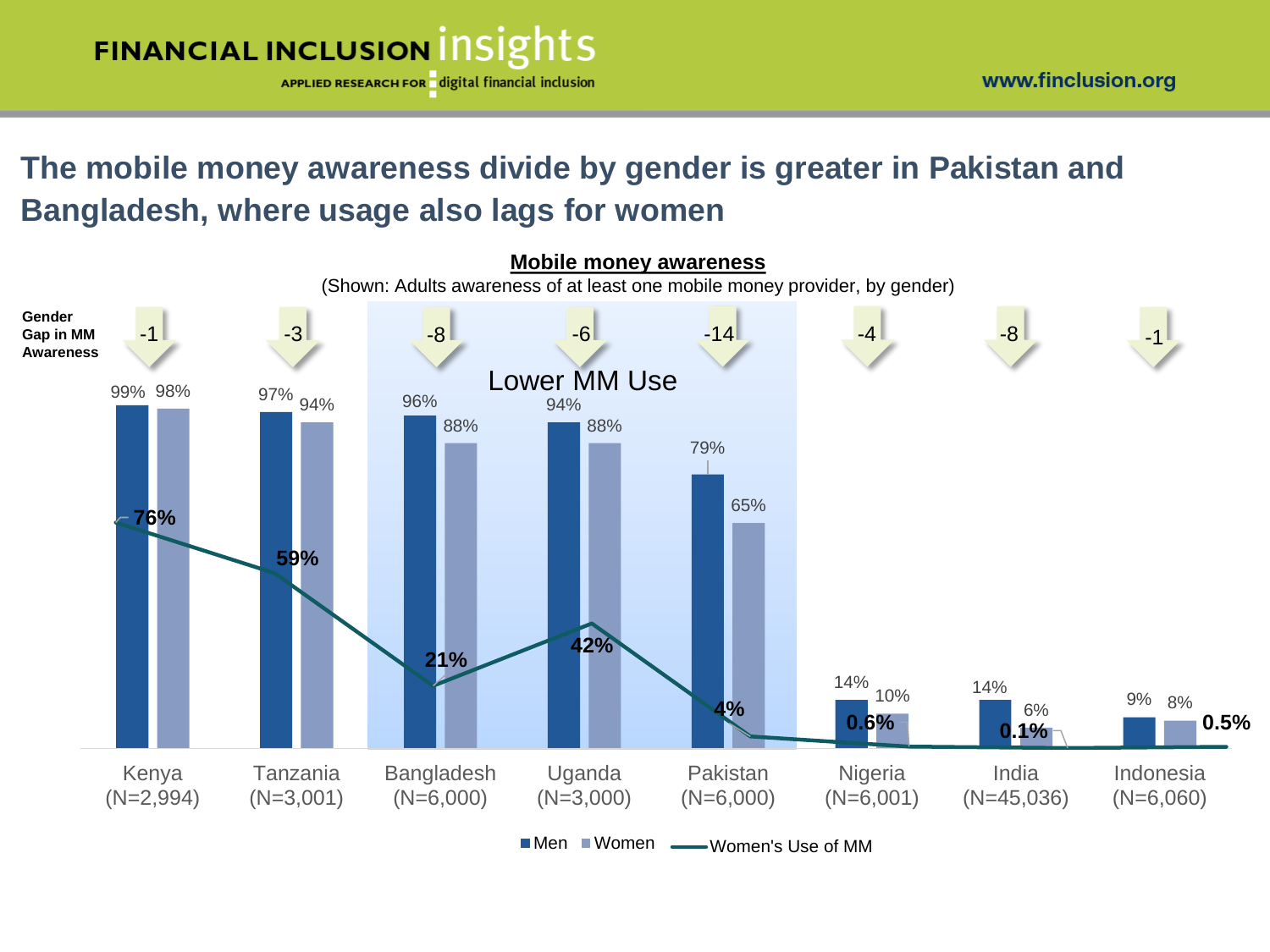#### **Women are inherent savers; saving is comparable to men in most countries even though fewer women have formal financial accounts**

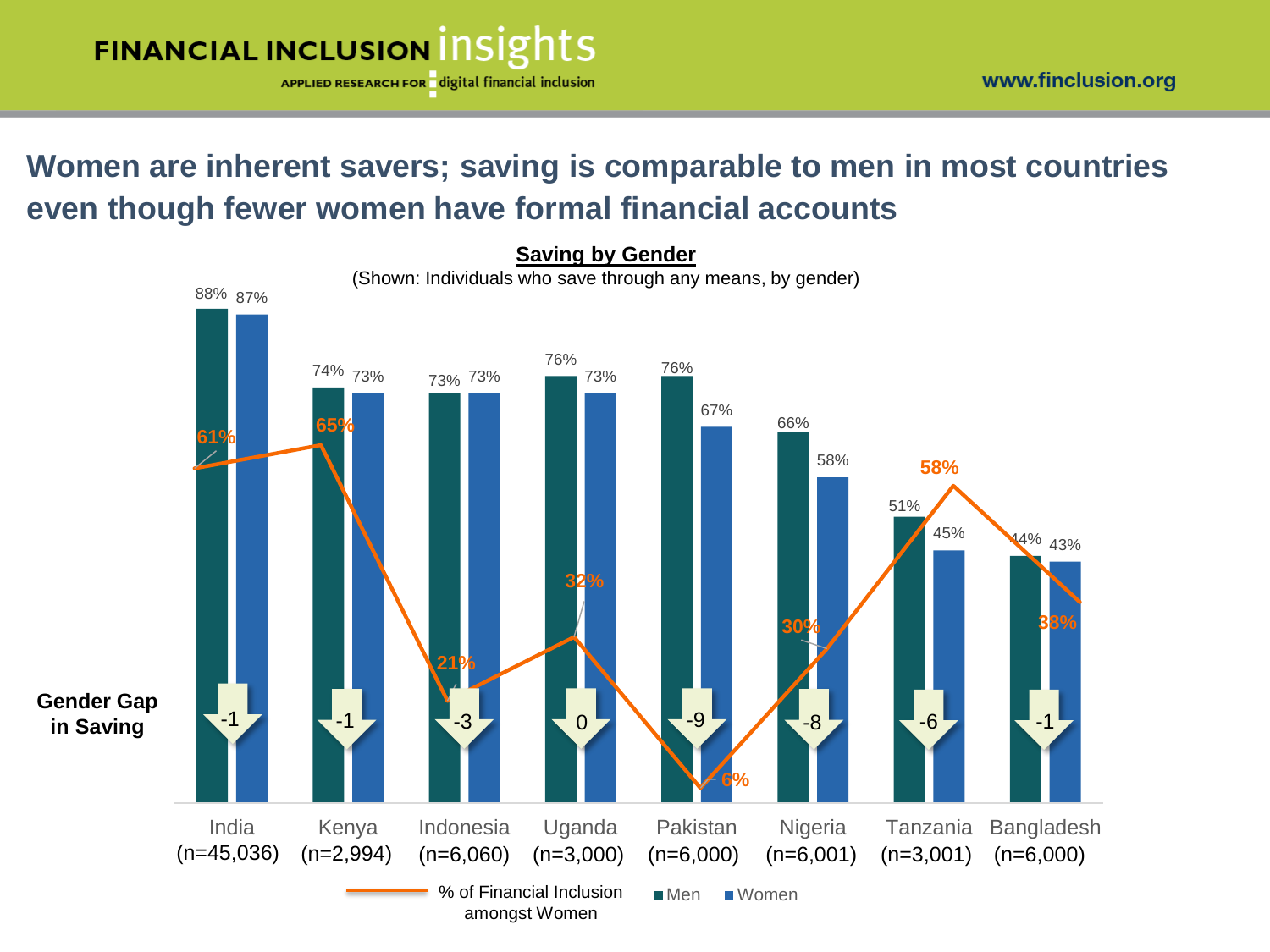#### **Borrowing rates are comparable between men and women; women rely more on informal borrowing than men**

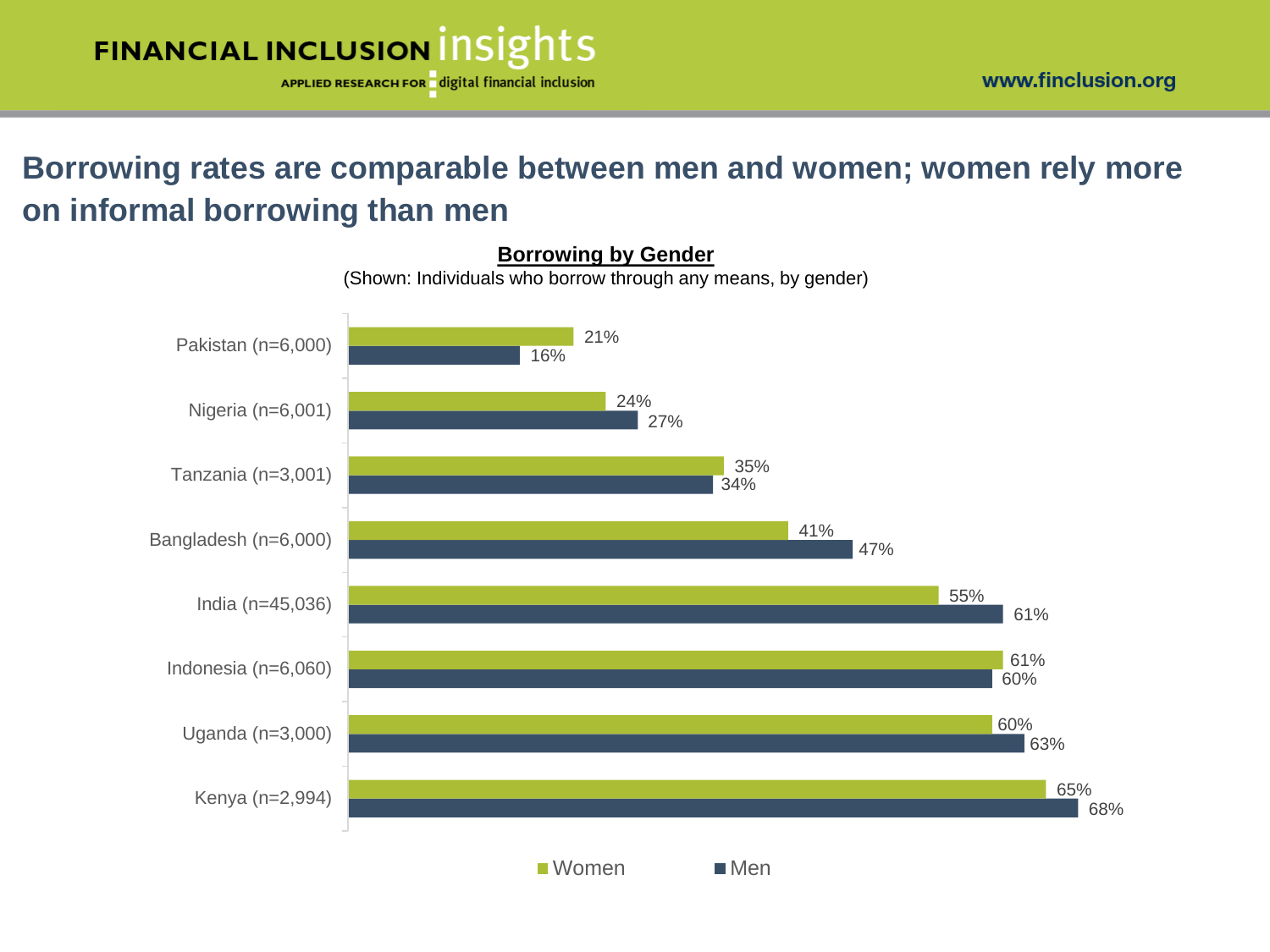APPLIED RESEARCH FOR digital financial inclusion

There are no banks close to where I live

#### **A majority of women rely on informal financial services, but do not feel they have enough money or conduct transactions that justify formal use**



**Reasons for not using Bank Accounts**

(Shown: Amongst women: What is the main reason you do not have a personal bank account?)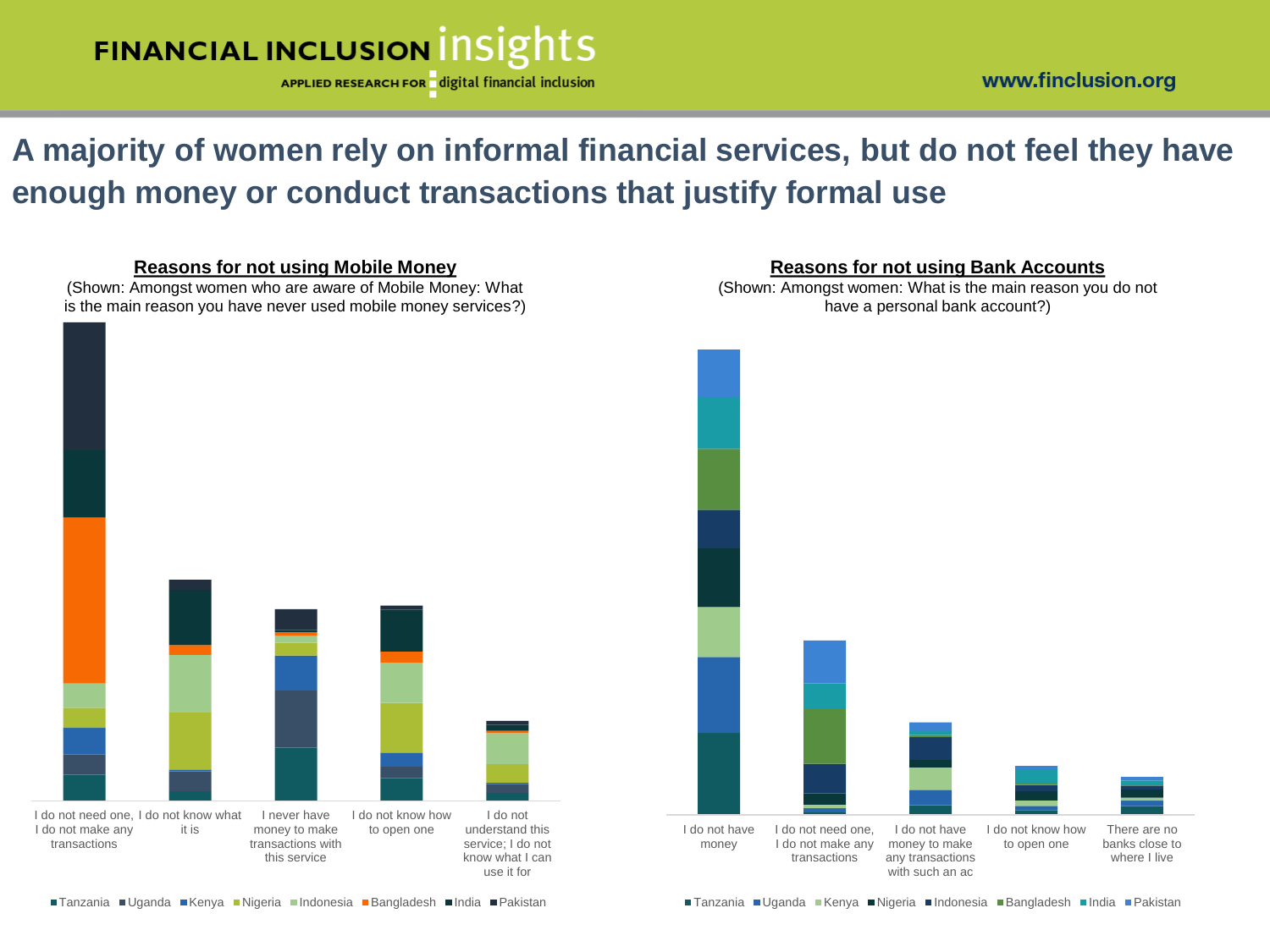#### **Ugandan and Indian women prefer to save informally, despite higher levels of financial inclusion**

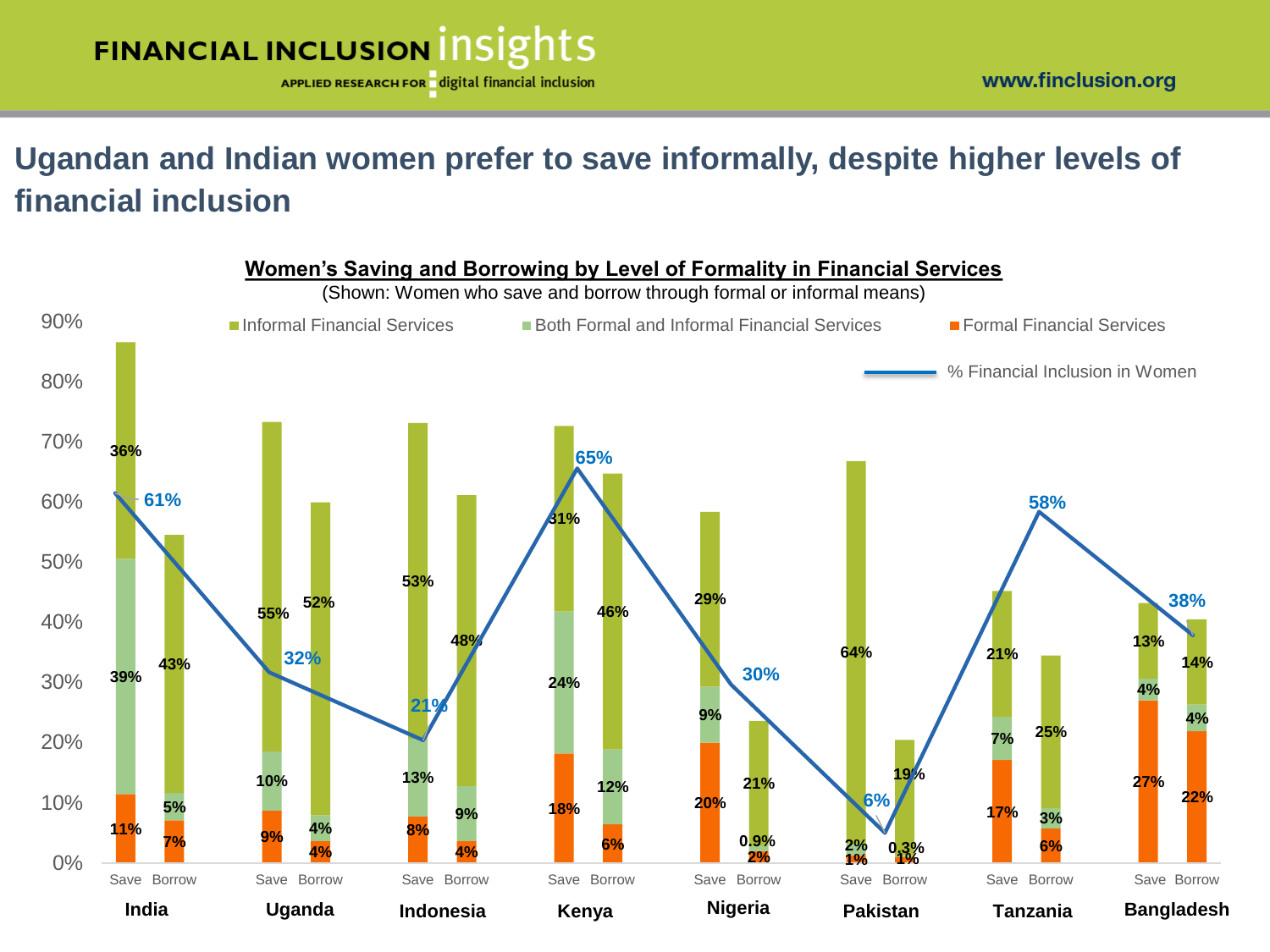#### **Women predominantly borrow to spend on day to day expenses, including education, medical and utility bills**



Routine Expenses (including groceries, medical, education and utility bills)

**Emergency expenses** 

Investments or large purchases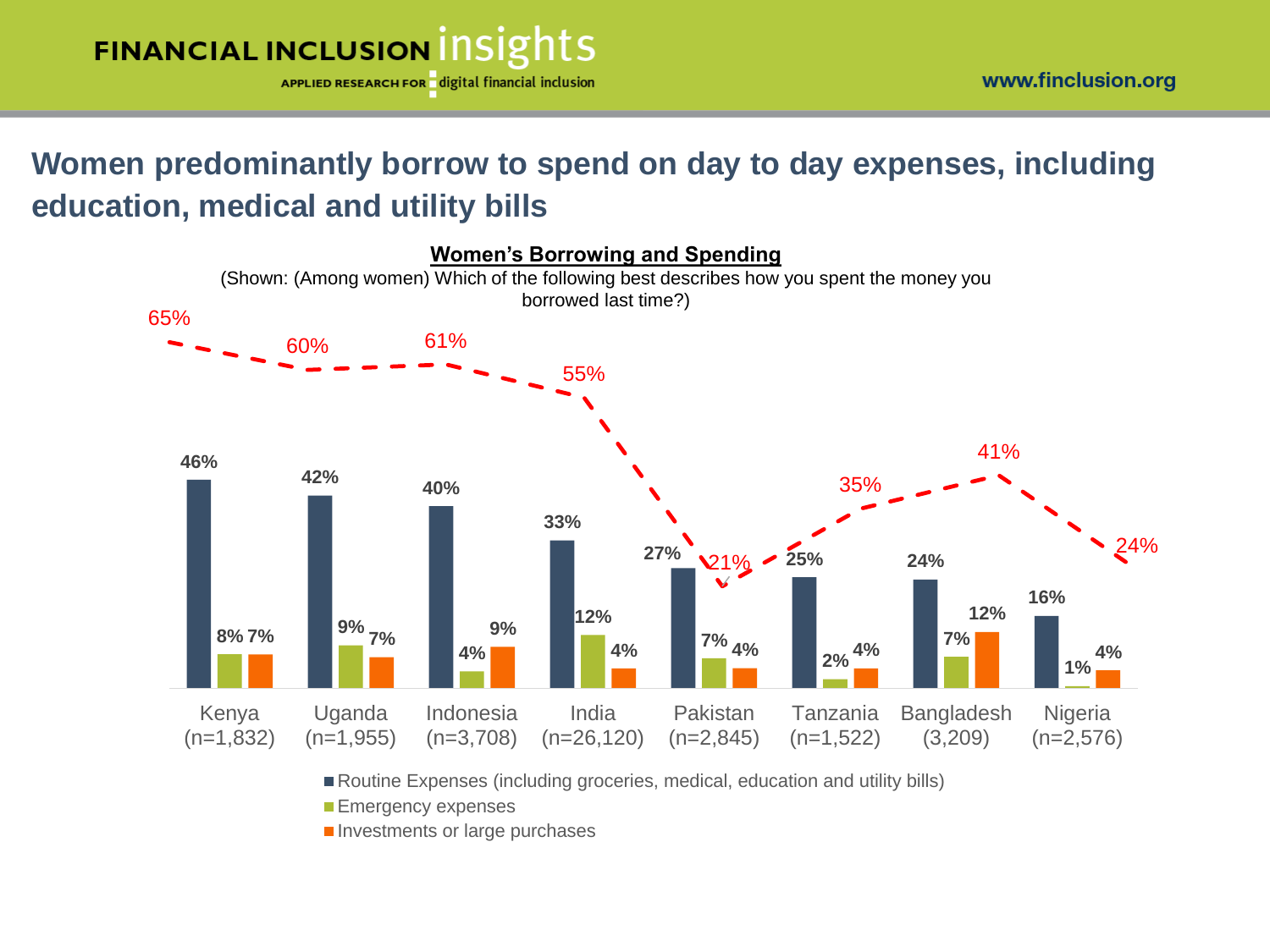

The FII program produces rigorous country-level data, analysis and practical insights on how people and businesses can access and use digital financial services, tracking movement over time on an annual basis since 2013.

Our demand-side research puts current and potential users front and center to fill knowledge gaps about their financial needs and how best to meet them through digital products and services. FII currently focuses on eight countries in Africa and Asia with a combined population of over 2 billion. The nationally representative annual surveys are conducted in Bangladesh, India, Indonesia, Kenya, Nigeria, Pakistan, Tanzania and Uganda, with sample sizes ranging from 3,000 to 45,000 for the in-depth individual interviews.

All data and insights from the research are shared through the public FII Data Center at www.finclusion.org, and targeted dissemination events for policymakers, NGOs, funders, regulators, mobile operators and others active in the digital financial space.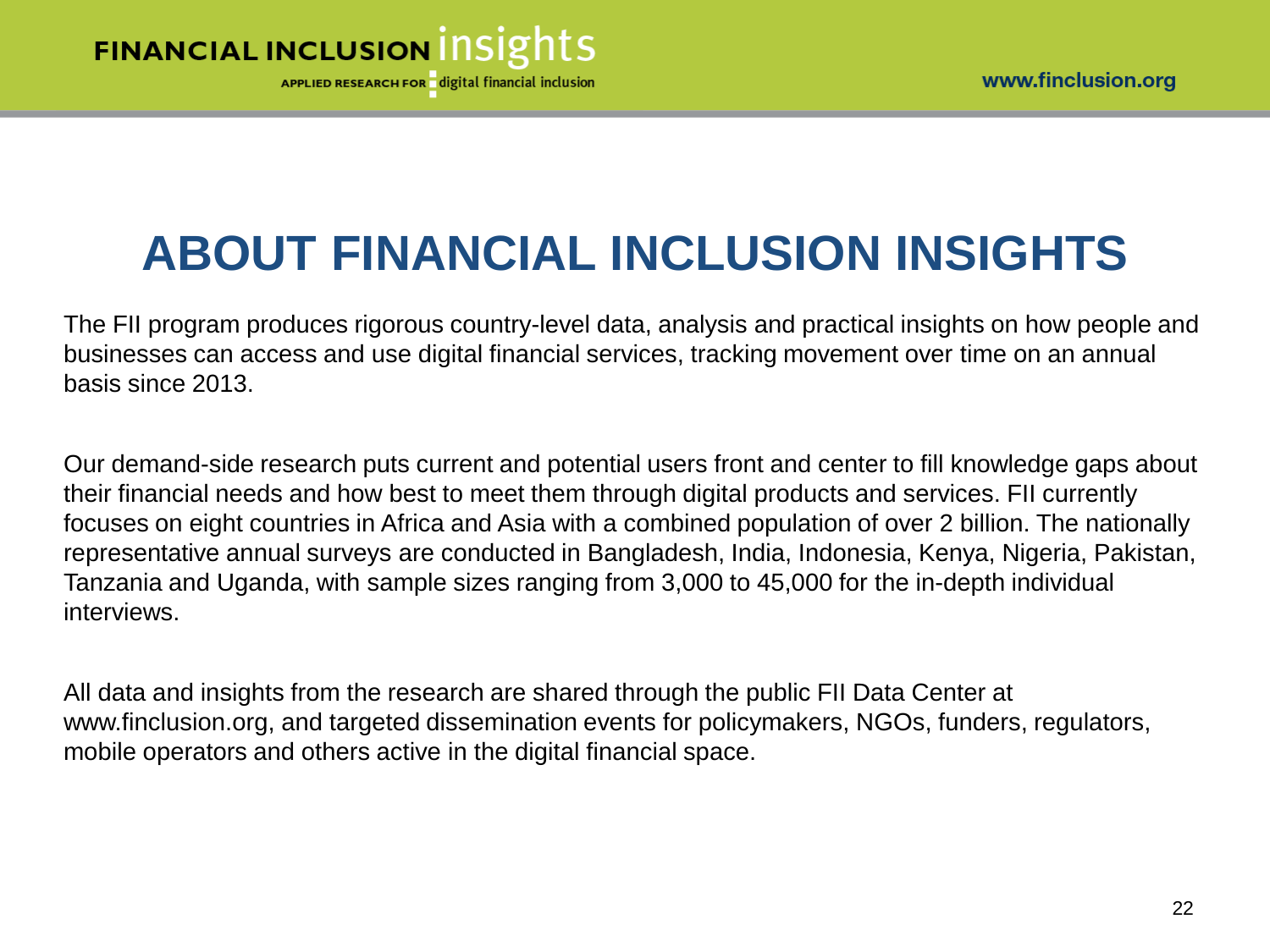

•Savings •Insurance •Investments

APPLIED RESEARCH FOR digital financial inclusion

### **STRUCTURE OF THE FII SURVEY**

The FII survey focuses on the customer journey with different paths to inclusion starting with awareness to trial and sustained use.

The survey is modular with sections on:

| Demographics<br>• Livelihood<br>• Migration<br>• Poverty Measures (Grameen<br>questions used to derive poverty line<br>variable)                                                                          | Access to & ownership of<br>mobile technology<br>• SIM cards<br>• Mobile phone use                                        | • Mobile phone, access and ownership      | <b>Financial instruments/Banks</b><br>• Access and ownership<br>• Digital FI filter<br>• Bank account use |
|-----------------------------------------------------------------------------------------------------------------------------------------------------------------------------------------------------------|---------------------------------------------------------------------------------------------------------------------------|-------------------------------------------|-----------------------------------------------------------------------------------------------------------|
| Mobile money<br>• Awareness, access, ownership<br>• Mobile money use and nonuse<br>• Over-the-counter<br>• Experiences with mobile money<br>agents<br>• Other mobile money products (where<br>applicable) | Nonbank financial<br>institutions<br>• Awareness, access, ownership<br>• Distance and reach<br>• Savings and loans groups |                                           | <b>Financial literacy</b><br>• Budget planning<br>• Numeracy                                              |
| <b>Financial behaviors</b><br>• General financial behavior and<br>preferences<br>• Borrowing                                                                                                              |                                                                                                                           | Literacy<br>• Reading and writing ability |                                                                                                           |